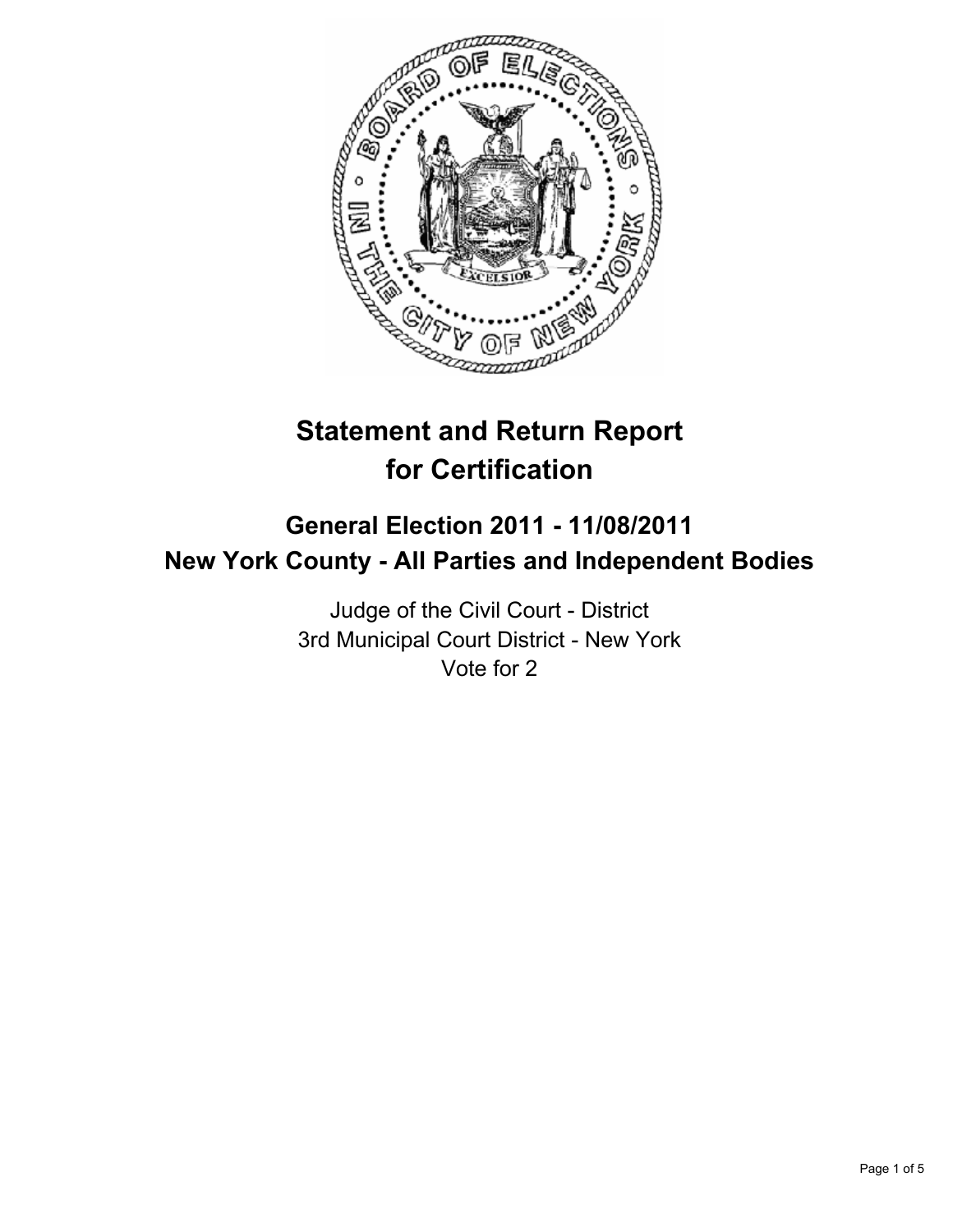

## **Assembly District 66**

| PUBLIC COUNTER                                           | 62  |
|----------------------------------------------------------|-----|
| <b>EMERGENCY</b>                                         | 0   |
| ABSENTEE/MILITARY                                        | 6   |
| FEDERAL                                                  | 0   |
| <b>SPECIAL PRESIDENTIAL</b>                              | 0   |
| AFFIDAVIT                                                | 1   |
| <b>Total Ballots</b>                                     | 69  |
| Less - Inapplicable Federal/Special Presidential Ballots | 0   |
| <b>Total Applicable Ballots</b>                          | 69  |
| PAUL A GOETZ (DEMOCRATIC)                                | 52  |
| TONY CANNATARO (DEMOCRATIC)                              | 55  |
| EUGENE RHEE (WRITE-IN)                                   | 1   |
| <b>Total Votes</b>                                       | 108 |
| Unrecorded                                               | 30  |

## **Assembly District 67**

| <b>PUBLIC COUNTER</b>                                    | 519            |
|----------------------------------------------------------|----------------|
| <b>EMERGENCY</b>                                         | 0              |
| ABSENTEE/MILITARY                                        | 46             |
| <b>FEDERAL</b>                                           | 0              |
| SPECIAL PRESIDENTIAL                                     | $\mathbf{0}$   |
| <b>AFFIDAVIT</b>                                         | 9              |
| <b>Total Ballots</b>                                     | 574            |
| Less - Inapplicable Federal/Special Presidential Ballots | 0              |
| <b>Total Applicable Ballots</b>                          | 574            |
| PAUL A GOETZ (DEMOCRATIC)                                | 364            |
| TONY CANNATARO (DEMOCRATIC)                              | 401            |
| HAROLD STASSGN (WRITE-IN)                                | 1              |
| LENNY KANE (WRITE-IN)                                    | 1              |
| MIT ROMNEY (WRITE-IN)                                    | 1              |
| NO FIRST/LAST NAME (WRITE-IN)                            | 1              |
| NO NAME (WRITE-IN)                                       | $\overline{2}$ |
| PAT BRIZZOLARA (WRITE-IN)                                | 1              |
| PETER GIAIMO (WRITE-IN)                                  | 1              |
| RUDOLPH GIULIANI (WRITE-IN)                              | 1              |
| SARAH PALIN (WRITE-IN)                                   | 1              |
| SUSAN KATZ (WRITE-IN)                                    | 1              |
| <b>Total Votes</b>                                       | 776            |
| Unrecorded                                               | 372            |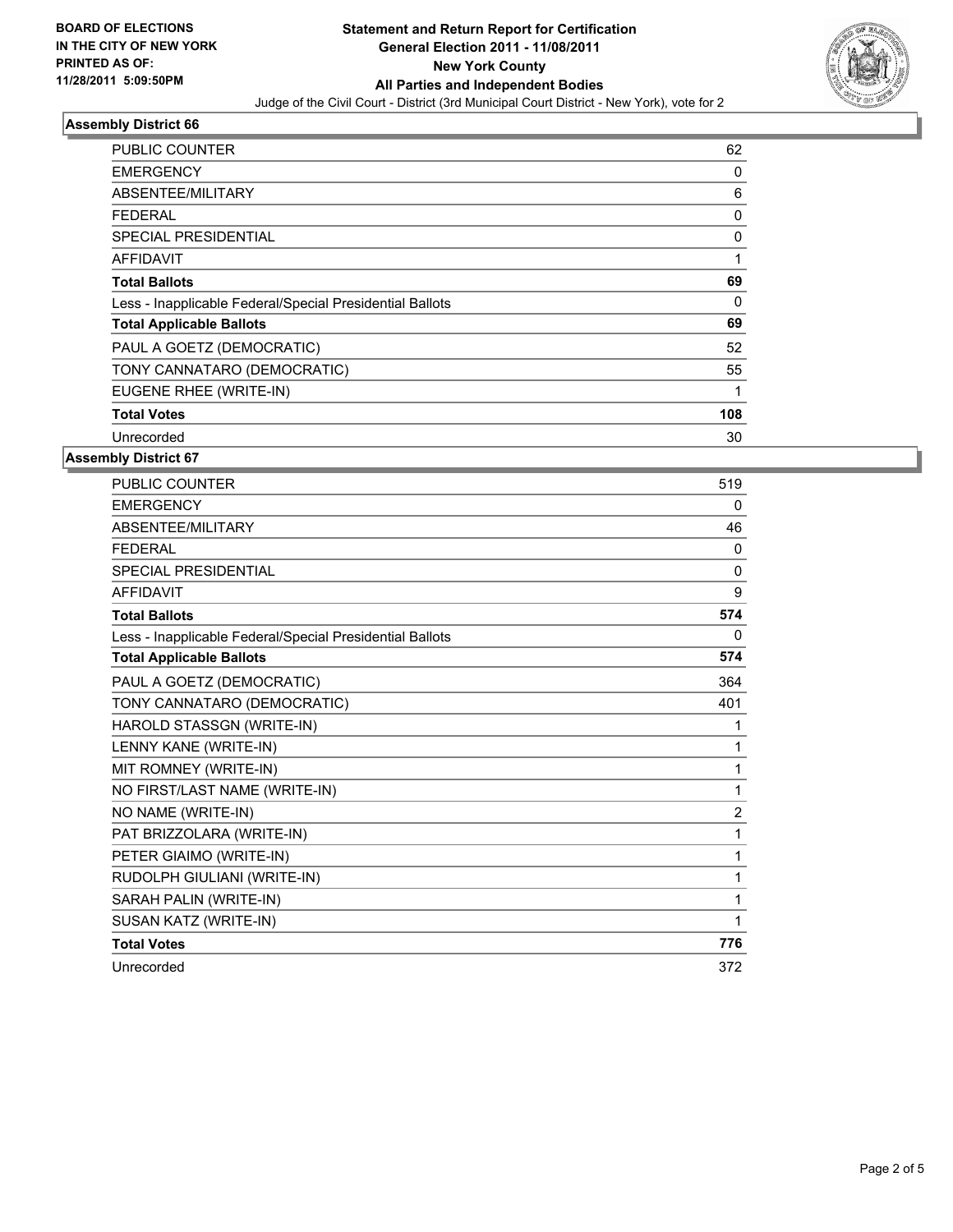

#### **Assembly District 75**

| PUBLIC COUNTER                                           | 1,946 |
|----------------------------------------------------------|-------|
| <b>EMERGENCY</b>                                         | 0     |
| ABSENTEE/MILITARY                                        | 163   |
| <b>FEDERAL</b>                                           | 0     |
| <b>SPECIAL PRESIDENTIAL</b>                              | 0     |
| <b>AFFIDAVIT</b>                                         | 21    |
| <b>Total Ballots</b>                                     | 2,130 |
| Less - Inapplicable Federal/Special Presidential Ballots | 0     |
| <b>Total Applicable Ballots</b>                          | 2,130 |
| PAUL A GOETZ (DEMOCRATIC)                                | 1,681 |
| TONY CANNATARO (DEMOCRATIC)                              | 1,717 |
| AL SHARPTON (WRITE-IN)                                   | 1     |
| ALAN FLACKS (WRITE-IN)                                   | 1     |
| ANTI CHRIST (WRITE-IN)                                   | 1     |
| <b>BARRY SCHLECK (WRITE-IN)</b>                          | 1     |
| BERNARD BLOCK (WRITE-IN)                                 | 1     |
| BRAD HOLYMAR (WRITE-IN)                                  | 1     |
| DAN GREENWALD (WRITE-IN)                                 | 1     |
| DANIEL STRAUSS (WRITE-IN)                                | 1     |
| <b>GEORGE BUSH (WRITE-IN)</b>                            | 1     |
| JOAN R DUFFY (WRITE-IN)                                  | 1     |
| LEWIS BLACK (WRITE-IN)                                   | 1     |
| LUZ MARTINEZ (WRITE-IN)                                  | 1     |
| MARGARITA LOPEZ-TORRES (WRITE-IN)                        | 1     |
| NO NAME (WRITE-IN)                                       | 11    |
| POULA GOETZ (WRITE-IN)                                   | 1     |
| RACHAEL MADDOW (WRITE-IN)                                | 1     |
| RALPH NADER (WRITE-IN)                                   | 2     |
| RON PAUL (WRITE-IN)                                      | 1     |
| RUFUS T. FIREFLY (WRITE-IN)                              | 1     |
| SARAH CHANDLER (WRITE-IN)                                | 1     |
| STEPHEN COLBERT (WRITE-IN)                               | 1     |
| <b>Total Votes</b>                                       | 3,430 |
| Unrecorded                                               | 830   |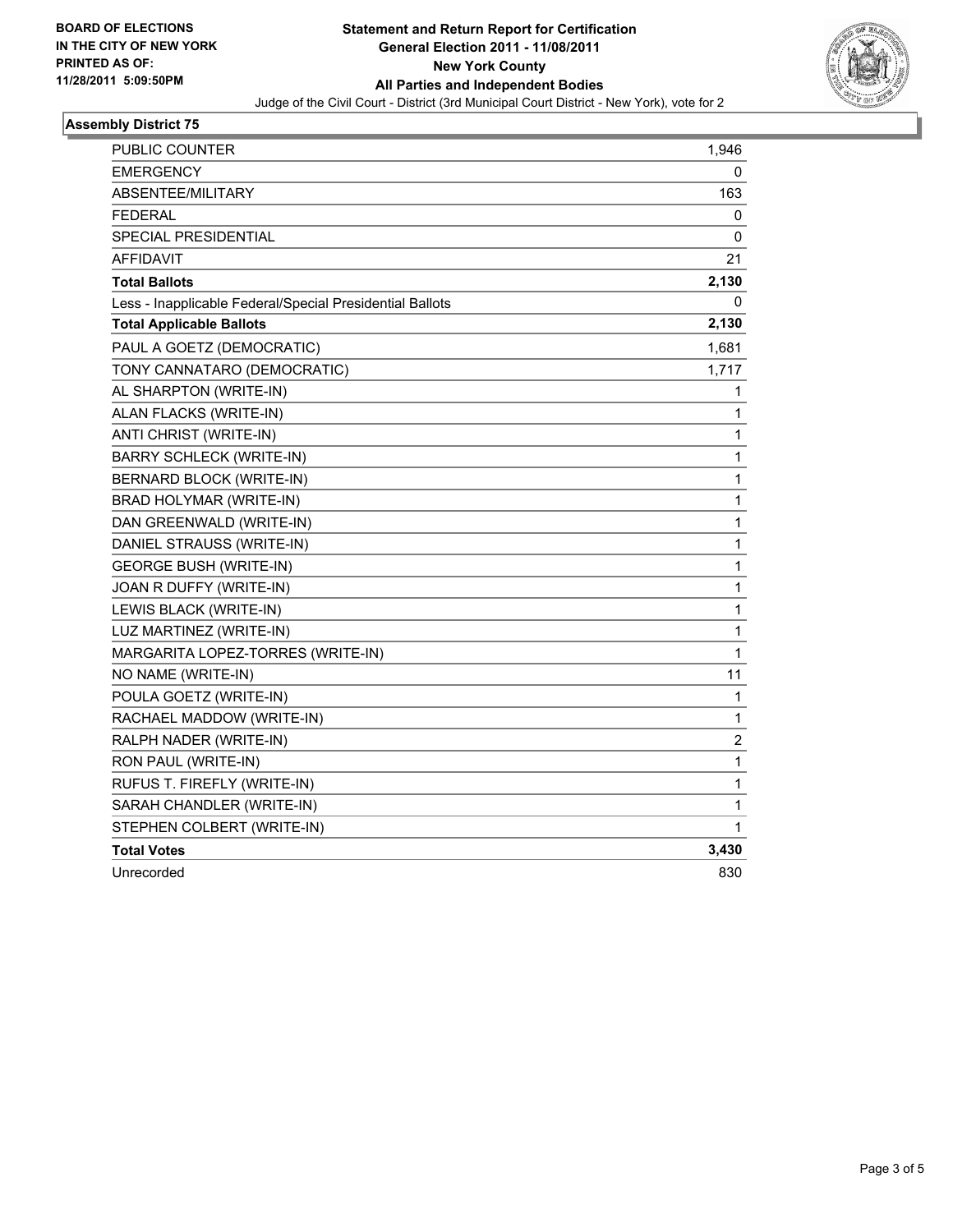

#### **Total for Judge of the Civil Court - District (3rd Municipal Court District - New York) - New York County**

| <b>PUBLIC COUNTER</b>                                    | 2,527       |
|----------------------------------------------------------|-------------|
| <b>EMERGENCY</b>                                         | 0           |
| ABSENTEE/MILITARY                                        | 215         |
| FEDERAL                                                  | 0           |
| SPECIAL PRESIDENTIAL                                     | 0           |
| AFFIDAVIT                                                | 31          |
| <b>Total Ballots</b>                                     | 2,773       |
| Less - Inapplicable Federal/Special Presidential Ballots | 0           |
| <b>Total Applicable Ballots</b>                          | 2,773       |
| PAUL A GOETZ (DEMOCRATIC)                                | 2,097       |
| TONY CANNATARO (DEMOCRATIC)                              | 2,173       |
| AL SHARPTON (WRITE-IN)                                   | 1           |
| ALAN FLACKS (WRITE-IN)                                   | 1           |
| ANTI CHRIST (WRITE-IN)                                   | 1           |
| <b>BARRY SCHLECK (WRITE-IN)</b>                          | 1           |
| BERNARD BLOCK (WRITE-IN)                                 | 1           |
| BRAD HOLYMAR (WRITE-IN)                                  | 1           |
| DAN GREENWALD (WRITE-IN)                                 | 1           |
| DANIEL STRAUSS (WRITE-IN)                                | 1           |
| EUGENE RHEE (WRITE-IN)                                   | 1           |
| <b>GEORGE BUSH (WRITE-IN)</b>                            | 1           |
| HAROLD STASSGN (WRITE-IN)                                | 1           |
| JOAN R DUFFY (WRITE-IN)                                  | 1           |
| LENNY KANE (WRITE-IN)                                    | 1           |
| LEWIS BLACK (WRITE-IN)                                   | 1           |
| LUZ MARTINEZ (WRITE-IN)                                  | 1           |
| MARGARITA LOPEZ-TORRES (WRITE-IN)                        | 1           |
| MIT ROMNEY (WRITE-IN)                                    | 1           |
| NO FIRST/LAST NAME (WRITE-IN)                            | 1           |
| NO NAME (WRITE-IN)                                       | 13          |
| PAT BRIZZOLARA (WRITE-IN)                                | 1           |
| PETER GIAIMO (WRITE-IN)                                  | 1           |
| POULA GOETZ (WRITE-IN)                                   | $\mathbf 1$ |
| RACHAEL MADDOW (WRITE-IN)                                | 1           |
| RALPH NADER (WRITE-IN)                                   | 2           |
| RON PAUL (WRITE-IN)                                      | 1           |
| RUDOLPH GIULIANI (WRITE-IN)                              | 1           |
| RUFUS T. FIREFLY (WRITE-IN)                              | 1           |
| SARAH CHANDLER (WRITE-IN)                                | 1           |
| SARAH PALIN (WRITE-IN)                                   | 1           |
| STEPHEN COLBERT (WRITE-IN)                               | 1           |
| SUSAN KATZ (WRITE-IN)                                    | 1           |
| <b>Total Votes</b>                                       | 4,314       |
| Unrecorded                                               | 1,232       |